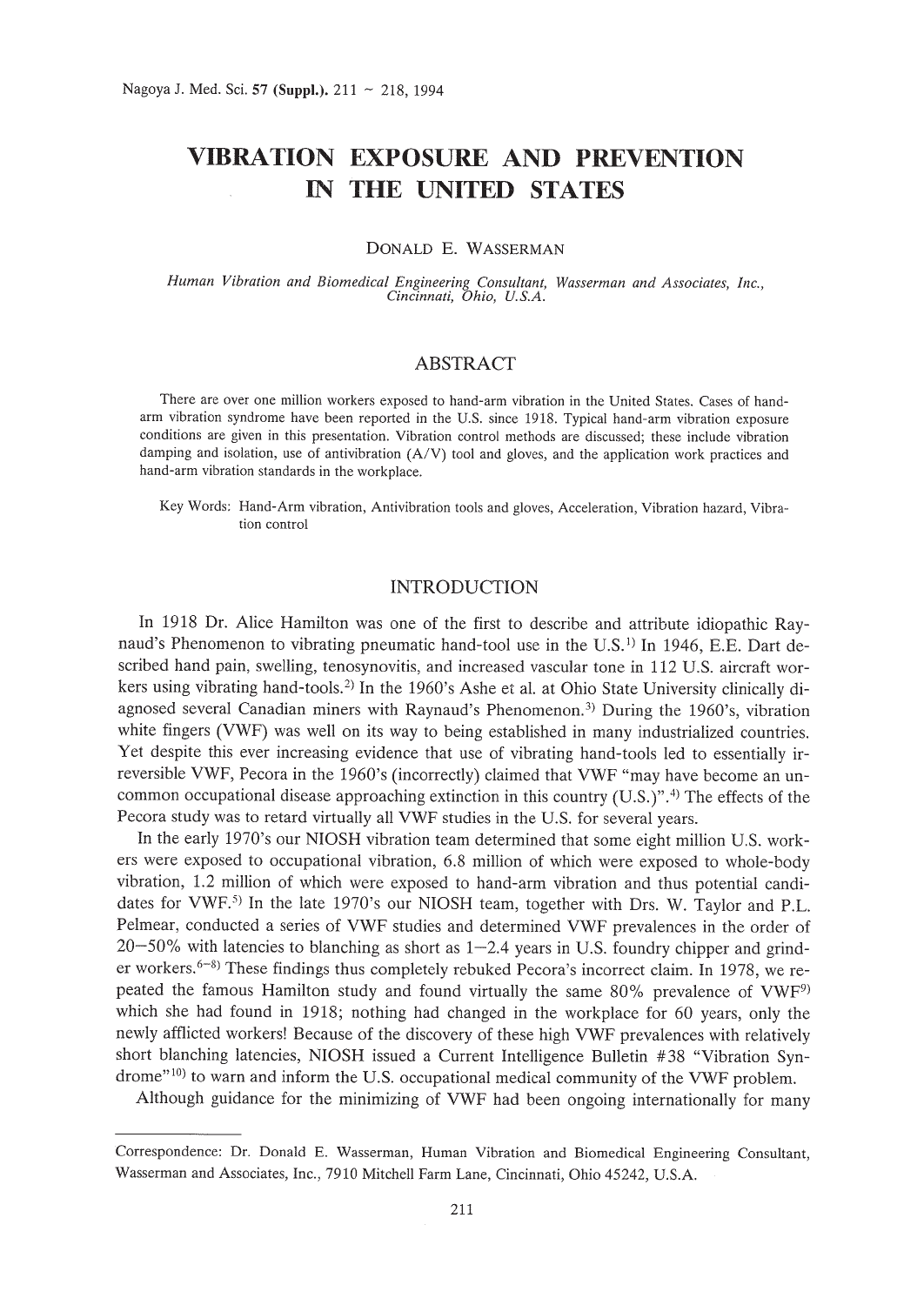| Total Daily Exposure Duration* | Values of the Dominant, <sup>†</sup><br>Frequency-Weighted, rms,<br>Component Acceleration<br>Which Shall Not Be Exceeded<br>$a_{K}$ , $(a_{K_n})$ |      |
|--------------------------------|----------------------------------------------------------------------------------------------------------------------------------------------------|------|
|                                |                                                                                                                                                    |      |
|                                | 4 hours and less than 8                                                                                                                            | 4    |
| 2 hours and less than 4        | 6                                                                                                                                                  | 0.61 |
| 1 hour and less than 2         | 8                                                                                                                                                  | 0.81 |
| Less than 1 hour               | 12                                                                                                                                                 | 1.22 |

Table 1. ACGIH threshold limit values for exposure of the hand to vibration in either X, Y, Z directions.

'The total time vibration enters the hand per day, whether continuously or intermittently.

tUsually one axis of vibration is dominant over the remaining two axis.

If one or more vibration axis exceeds the Total Daily Exposure then the TLV has been exceeded. (Courtesy of ACGIH)



Fig. 1. ANSI S3.34: Single axis, hand-arm vibration daily exposure zones are analyzed as third octave bands of rms acceleration of discrete frequency vibration and for narrow-band or broadband vibration.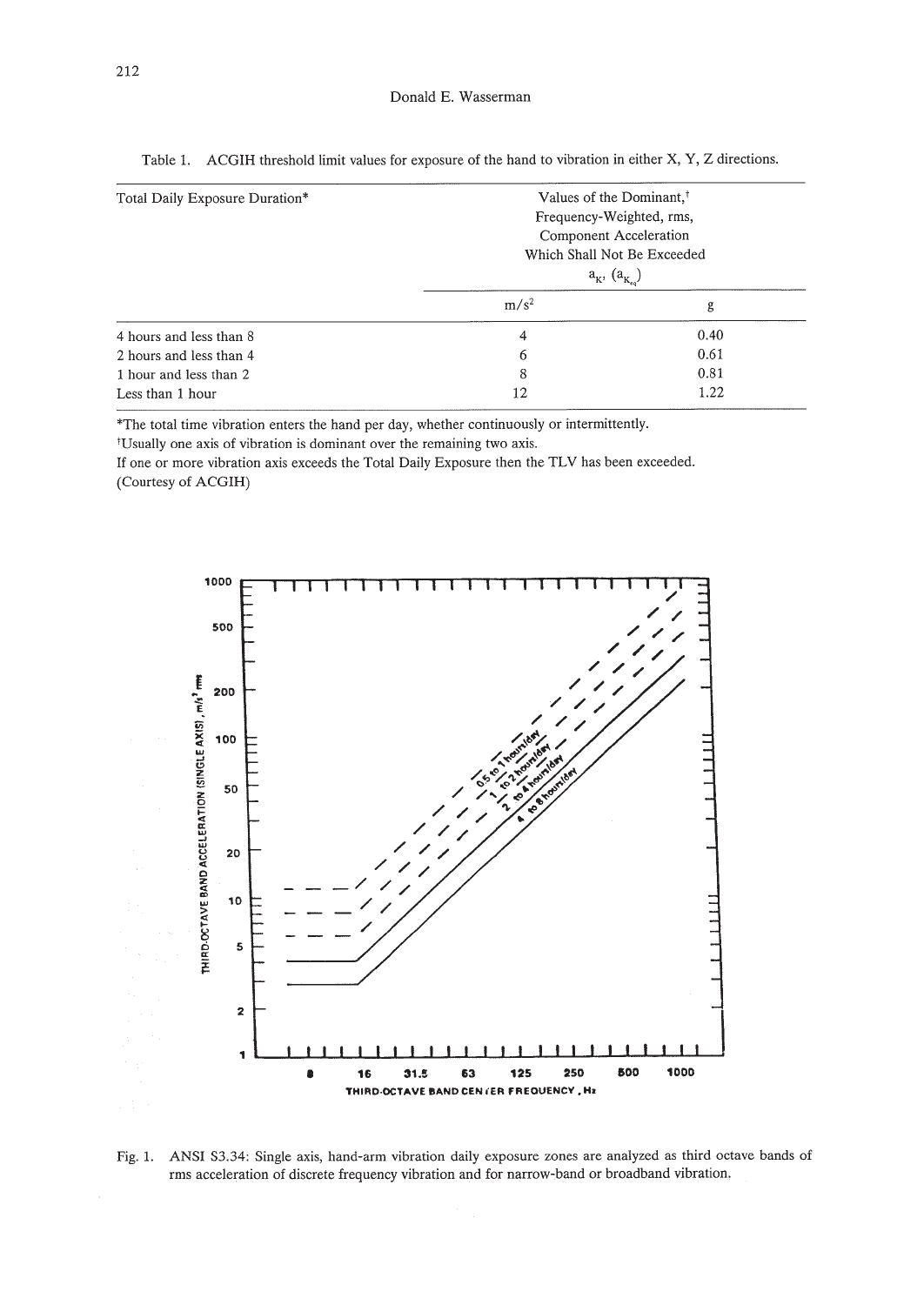years. In 1984, the American Conference of Gov't Industrial Hygienists (ACGIH), were the first to officially issue a Hand-Arm Vibration Threshold Limit Value (TLV) standard in the U.S.<sup>11)</sup> Their TLV is a numerical standard using weighted triaxial measurements (5-1, 500 Hz), with each axis separately evaluated and compared to the daily exposure values given in Table 1. The attempt in this TLV is to insure that most workers rarely progress beyond Stage 1 in the Taylor-Pelmear classification system.

ISO TC108/SC4 chose not to declare permissible (triaxial) acceleration levels in their ISO 5349 standard, deferring instead to each nation to establish their own limits.

In 1986, the American National Standards Institute responded by issuing their S3.34 Hand-Arm Vibration Standard,<sup>12)</sup> shown in Fig. 1. Once again, weighted triaxial acceleration measurements are obtained and separately compared to the S3.34 standard to determine the maximum permissible daily exposure time for the worker. In order to statistically predict the latent time interval to blanching (Stage 1) for various percentages of the exposed population with unchanged exposure conditions, the dominant axis acceleration value is next determined and mathematically normalized to a four hour/day equivalent exposure. This normalized value is finally compared to the Brammer curves to determine the latent interval to blanching. ANSI S3.34 was the second U.S. HAV standard.

The third U.S. HAV standard was issued by NIOSH in 1989 as document #89-106.<sup>13)</sup> In view of the current weighted vs. unweighted dose response controvery at the higher vibration frequencies, NIOSH administratively chose to issue it as an interim standard not specifying an acceptable acceleration level. NIOSH also requires both ISO weighted (to 1,4000 Hz) and unweighted measurements (to 5,000 Hz) together with medical monitoring of workers and engineering vibration control.

## HAND-ARM VIBRATION EXPOSURE CONDITIONS

Despite the fact that the 1918 Hamilton study of U.S. stonecutters and carvers was one of the first to be reported on VWF, most of the technical advances continued elsewhere in Europe, Scandinavia, and Japan. In 1975, NIOSH held an international hand-arm vibration conference<sup>14)</sup> in Cincinnati, Ohio an effort to elucidate the VWF problem. One of NIOSH's major conclusions was, with very limited financial resources, it would not be advisable to pursue the area of gasoline powered tools since many antivibration (A/V) saws were already being introduced world-wide for workers. Rather, we would focus our limited resources mainly on the myriad of vibrating pneumatic tools where so much work needed to be done. 14)

We then went forward and conducted several comprehensive vibrating pneumatic tool studies which included not only clinical and epidemiological components, but also triaxial (unweighted) linear acceleration measurements too. These studies included workers using a variety of pneumatic chipping and grinding hand-tools, jackhammers, and mining tools such as jack-leg type drills.<sup>6,15-17</sup>) These unweighted measurements results are summarized in Table 2 where it can be seen that for #2 type chipping hammers the hand holding the chisel is experiencing nearly 2,400  $g(rms)$  with the opposite hand squeezing the trigger handle exposed to two orders of magnitude less acceleration, nearly 31 g(rms). Our experience with grinders shows a large variation in acceleration levels, due in part to the tool maintenance and condition. Not unsurprisingly, the small stone chipping hammers tested exhibited high vibration levels, in part due to their small mass and little damping. The acceleration levels on jack-leg type mining drills were modest; higher in the large drills, lower in the smaller drills; recognizing that there is some vibration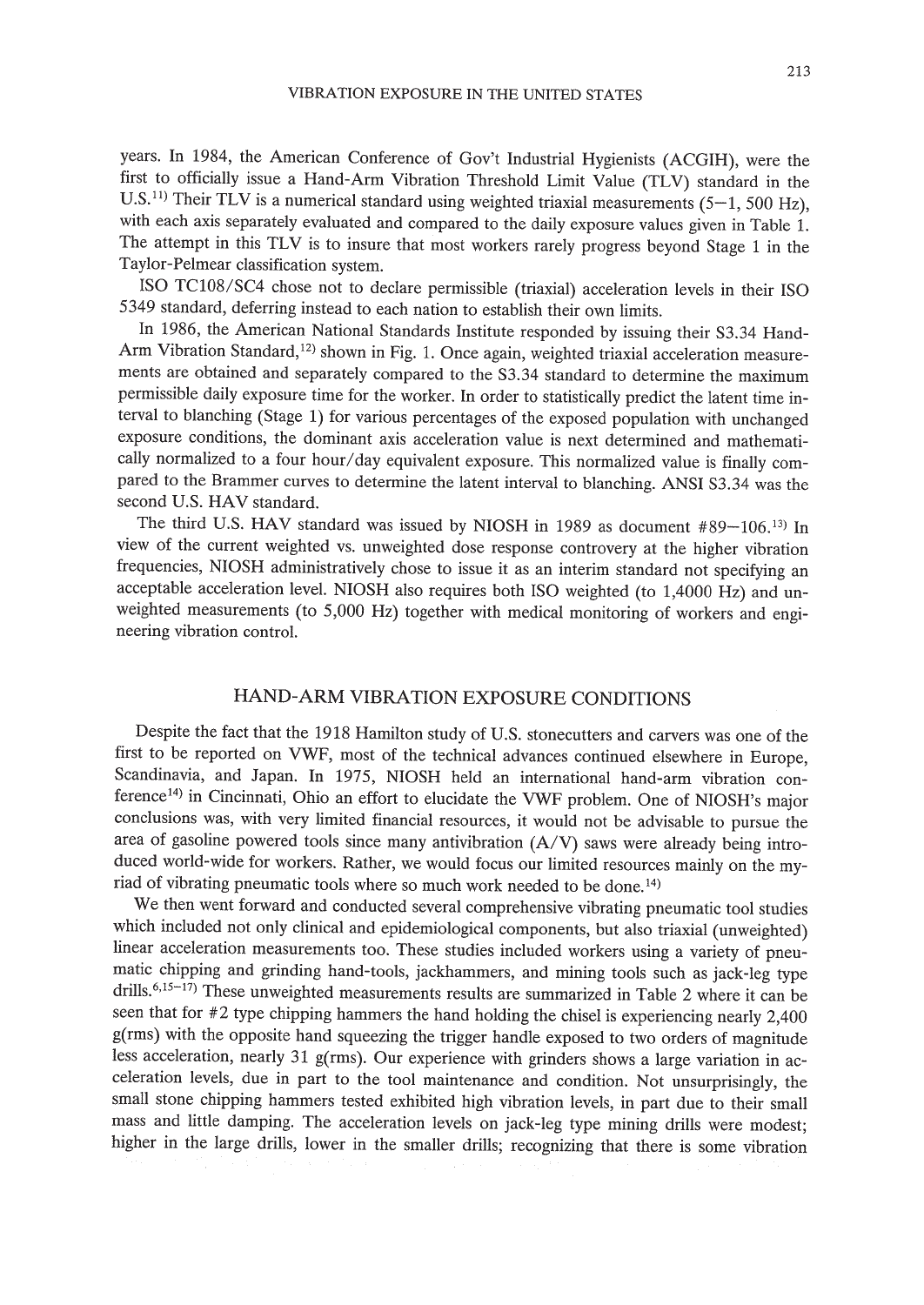| Tool Type                    | Acceleration Range: g(rms),<br>Frequency Range 6.3-1kHz |  |
|------------------------------|---------------------------------------------------------|--|
| Large jack-leg type drills   | $16.86 - 19.04$                                         |  |
| Small jack-leg type drills   | $5.16 - 6.90$                                           |  |
| Jack hammers                 | $10.20 - 16.52$                                         |  |
| (Limestone) chipping hammers |                                                         |  |
| [Chisel]                     | 494.28                                                  |  |
| [Handle]                     | 205.32                                                  |  |
| Metal chipping hammers       |                                                         |  |
| [Chisel]                     | 2,390.00                                                |  |
| [Handle]                     | 30.51                                                   |  |
| Horizontal grinders          | $1.71 - 44.56$                                          |  |
| Vertical grinders            | $0.56 - 49.75$                                          |  |

Table 2. Typical unweighted acceleration levels measured in various NIOSH studies of pneumatic vibrating hand-tools

damping due to the telescoping "leg" mechanism expanding on an air cushion as the drill bites deeper into the mine face.

# CONTROLLING AND MINIMIZING HAND-ARM VIBRATION18-20)

Controlling hand-arm vibration usually is multifaceted for maximum effectiveness. First, and most importantly, is reducing hand-tool vibration at the tool source; workers are therefore advised to use ergonomically designed antivibration (A/V) tools.

**In** the U.S. there are several patented viscoelastic vibration damping materials available. Some tool users have chosen to wrap conventional tool handles with these materials in the hope of possibly reducing vibration exposure levels. Unless there is no other choice, we do not advise doing this, since merely wrapping a tool handle with an arbitrary damping material cannot possibly produce the same vibration reduction as a well-engineered  $A/V$  tool. Other problems encountered when using these tool wraps, indicate that they increase the tool handle diameter making it more difficult to use and control the tool; this causes the worker to grip the tool with a more forceful grip strength for better tactile feedback; thus reducing the effectiveness of the damping material, due to the increased compression of the material.

Second, with regard to personal glove protection, use only full finger covered A/V gloves when and where possible. The use of A/V gloves where the finger tips are exposed and only the palm is protected is self defeating and should not be used because HAVS begins at the finger tip and moves towards the finger root. Further, an effective  $A/V$  glove must not only damp vibration but it also must fit well and be comfortable and maximize tactile feedback; it must keep the fingers and hands warm and dry; the glove must prevent lacerations and cuts; and finally it must be strong and durable. Unfortunately, at this writing, most A/V gloves do not as yet meet many of these requirements.

Third, with regard to work practices, workers are advised to: keep their fingers, hands, and body warm and dry; let the tool do the work by gripping it as lightly as possible thus reducing the vibration coupling into the hand, consistent with safe work practices; do not smoke, because of the vasoconstrictive effects of nicotine; where possible operate tools at reduced speeds; vibra-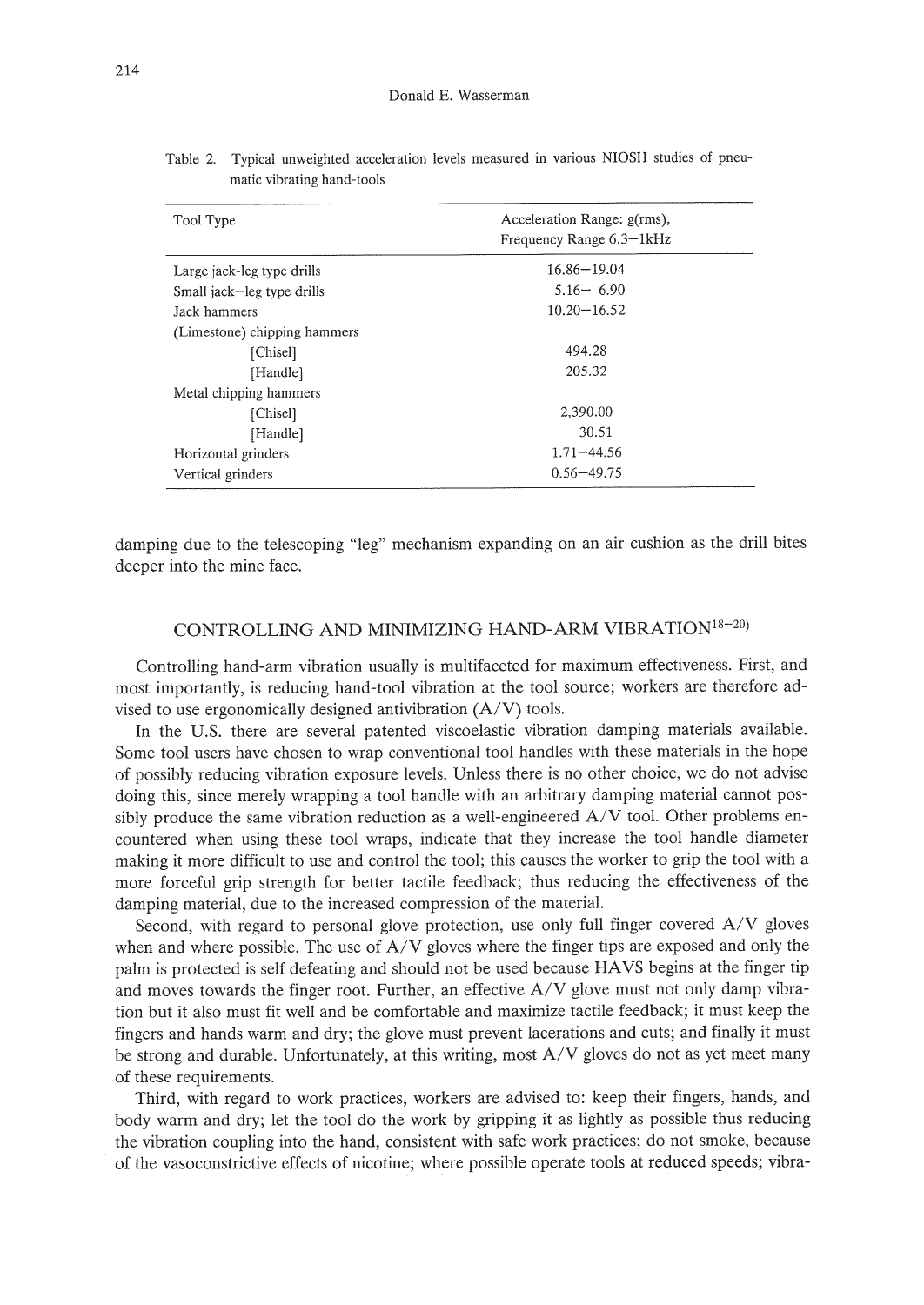#### VIBRATION EXPOSURE IN THE UNITED STATES

tion warning labels should be placed on tools; work schedules should have a 10 minute rest break for each hour of continuous vibration exposure; keep tools properly maintained and/or replaced as necessary to keep vibration levels to a minimum; if possible, prescreen workers to minimize the risk to those already with Primary Raynaud's Disease; and workers should seek medical attention if signs and symptoms of HAVS appear.

Fourth, with regard to HAVS standards, in the U.S. we primarily use the ACGIH-TLV for hand-arm vibration and ANSI *S3.34.* We also obtain both weighted and unweighted measurements to conform with the NIOSH  $#89-106$  HAV interim<sup>21-23</sup> standard. We rarely use ISO 5349 because as previously stated this standard does not specify a HAV protective acceleration level.

### HAND-ARM VIBRATION CONTROL<sup>20,24)</sup>

Vibration damping and isolation are two different engineering methods commonly used to minimize vibration.

Damping refers to the response of certain viscoelastic materials to deform when vibration impinges the material and to then convert and dissipate this vibration into heat. This results in some of the vibration being blocked from emerging through'the viscoelastic material, thus reducing the input vibration. How much vibration reduction is achieved depends on: 1) The physical geometry of the vibrating surface. 2) The matching (or tuning) of the damping material's spectral characteristics, operating temperature, and material loss factor characteristics to the vibrating (hand-tool) source spectral and operating temperature characteristics. 3) The vibration coupling between the vibrating surface and the so-called "damping treatment" used. 4) The thickness of the damping material as well as other physical and operational constraints.



Fig. 2. The significant effects of tuned damping. A vibrating structure (left) and corresponding vibration spectra (right) with added tuned damping material applied to the structure.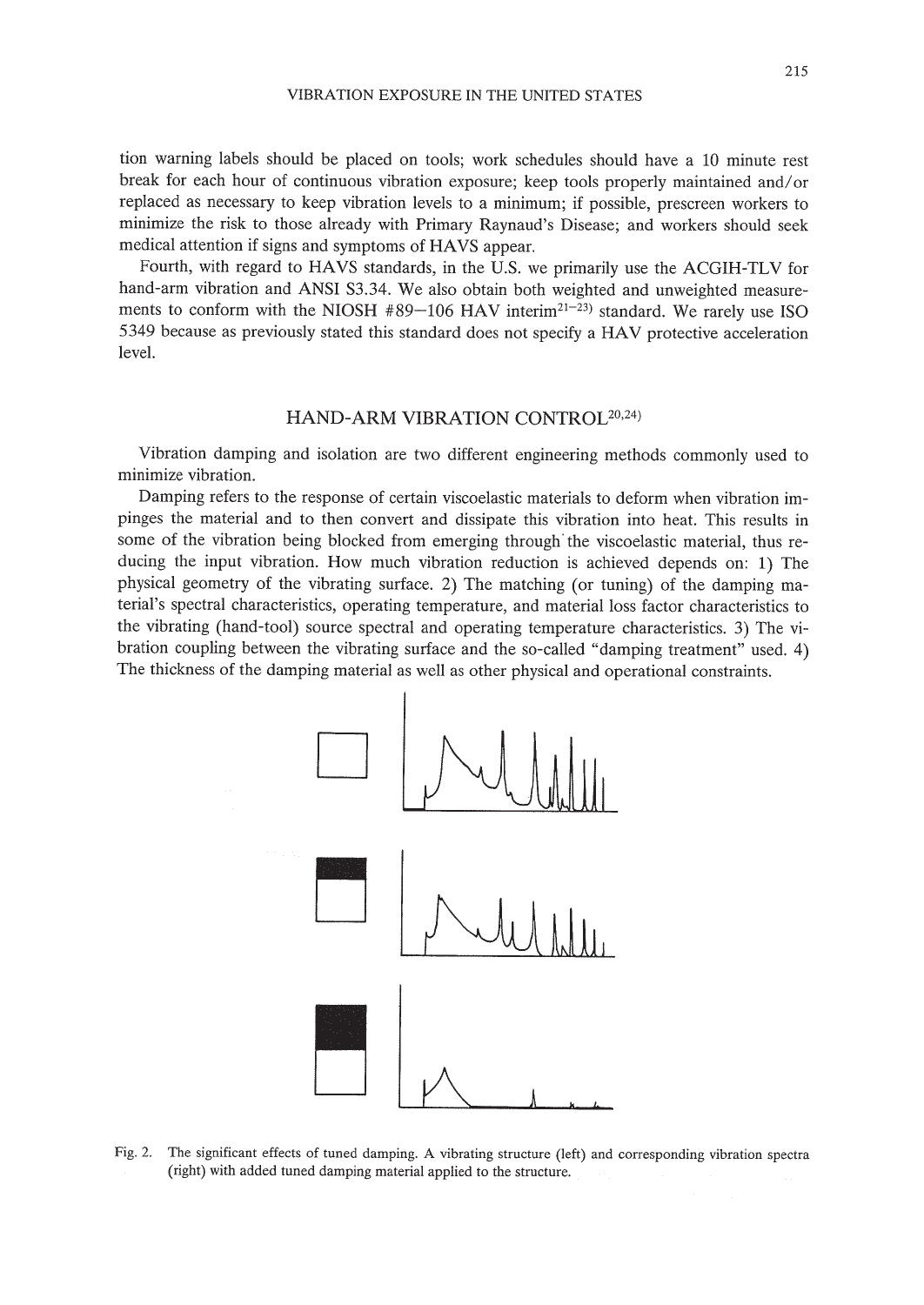A well designed vibration damping system properly matched or tuned to at the vibrating source (e.g. tool or other structure) can result in significantly reduced vibration impinging on workers as demonstrated in Fig. 2. As a properly matched damping treatment is applied to the vibrating structure the corresponding spectral amplitude is reduced to a point where additional damping does not reduce the amplitude and longer.

Isolation refers to the intentional "mismatching" of the pathway(s) between the vibrating hand-tool and the hand receiving the vibration (Fig. 3). This technique is likened to placing small vibration shock absorbers between a vibrating tool and its handle where the worker grasps the tool. The result of mismatching the vibration pathways, reduces or attenuates the vibration transmissibility to the hand and helps reduce exposure.

A antivibration tool which is also ergonomically designed not only reduces vibration impinging on the worker but also significantly reduces the likelihood of CTD occurring20) such as Carpal Tunnel Syndrome. Referring to Fig. 4, it can be seen that various types of tool-handle configurations can be optimized for specific tasks. When the objective is to minimize wrist tor-



**(receiver). Thereby gaining decoupling & a lower** *transmissibility*.

Fig. 3. Vibration isolation is the mismatching of the pathway between the source and the receiver, resulting in lower vibration trasmissibility through increased decoupling.



Fig. 4. Various types of tool handles: (a) Bow handle, (b) Pistol handle, (c) Straight handle. (Courtesy Atlas-Copco Co.)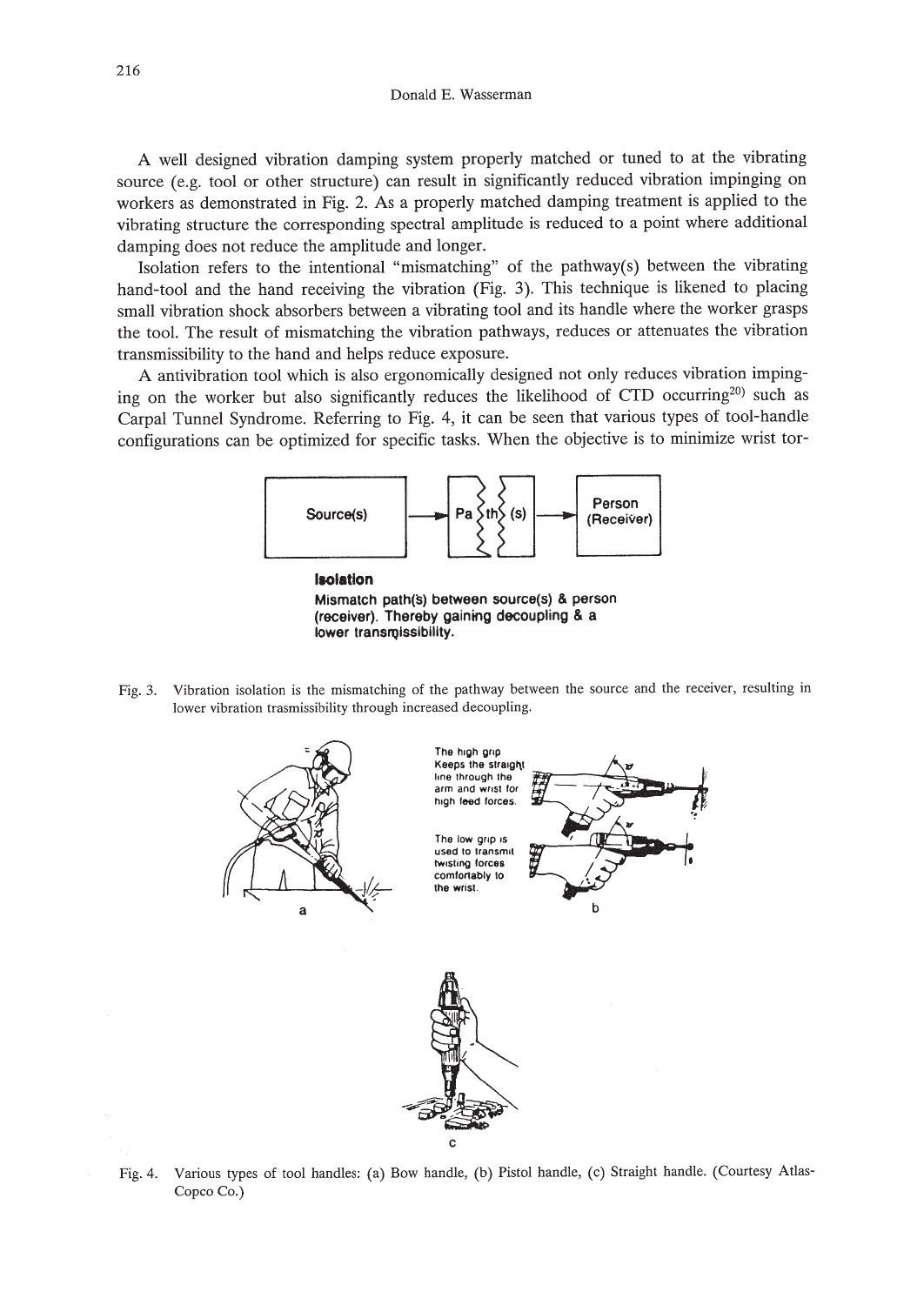217

que and simultaneously transmit high feed forces, bow handles are used on tools at a 70 degree angle to the center line of the wrist and arm as the tool is gripped (Fig. 4-a). For precision tasks, a pistol handle is used with a short tool length and minimizing the bending forces on the wrist by keeping the tool's center of mass on the handle top (Fig. 4-b). Straight handles (Fig. 4-c) are used for screwdrivers, drills, nut runners, and some grinders. A 38mm diameter for men and a 34mm diameter for women has been found to optimize grip strength at minimum hand strain. The center of mass of the tool should be located where the tool is gripped with the distance between the work piece and hand kept at a minimum distance. Using tool balancers is also desirable to minimize tool weight on workers hands.

# A CONCLUDING LESSON FROM THE PAST25)

Dr. Alice Hamilton<sup>1)</sup> in 1918 reported: "Among men who use the air hammer for cutting stone there appears very commonly a disturbance in the circulation of the hands which consists in spasmodic contraction of the blood vessels of certain fingers, making them blanched, shrunken, and numb. These attacks come on under the influence of cold, and are most marked, not while the man is at work with the hammer, but usually in the morning or after work..The fingers affected are numb and clumsy when the vascular spasm persists. As it passes over there may be decided discomfort and even pain, but the hands soon become normal in appearance and as a usual thing the men do not complain of discomfort between the attacks..The condition is undoubtedly caused by the use of the air hammer; it is most marked in those branches of stonework where the air hammer is most continuously used and it is absent only where the air hammer is little or not at all. Stonecutters who do not use the air hammer do not have this condition of the fingers...Men who have given up the use of the air hammer for many years may still have their fingers turn white and numb in the cold weather...The trouble seems to be caused by three factors - long continued muscular contraction of the fingers in holding the tool, the vibration of the tool, and cold. It is increased by too continuous use of the air hammer, by grasping the tool too tightly, by using a worn, loose air hammer, and by cold in the working place. If these factors can be eliminated the trouble can probably be decidedly lessened".

This message of the past remains with us today, despite the fact that the technology to rid the workplace of VWF is here. Let us hope that future generations of workers need not be afflicted with VWF....

### REFERENCES

- 1) Hamilton, A.: A study of spastic anemia in the hands of stonecutters. Industrial Accidents & Hygiene Series, Bulletin 236, 19. U.S. Bureau of Labor Statistics, Washington, DC, (1918).
- 2) Dart, E.: Effects of high speed vibrating tools on operators engaged in the airplane industry. Occup. Med., 1, 515-550 (1946).
- 3) Ashe, W., Cook, W. and Old, J.: Raynaud's phenomenon of occupational origin, *Arch. Environ. Health, 5,* 333-343 (1962).
- 4) Pecora, L. and Udel, R.: Survey of the current status of Raynaud's phenomenon of occupational origin. J. *Am. Ind. Hyg. Assoc.,* 21, 80-83 (1960).
- 5) Wasserman, D., Badger, D., Doyle, T. and Margolies, L.: Occupational vibration an overview. 1. *Am. Soc. SafelY Engineers,* 19,38-43 (1974).
- 6) Wasserman, D., Taylor, W., Behrens, V., Samueloff, S. and Reynolds, D.: Vibration white finger disease in U.S. workers using chipping and grinding hand-tools - vol.I, epidemiology. DHHS/NIOSH Pub. #82-118, (1982).